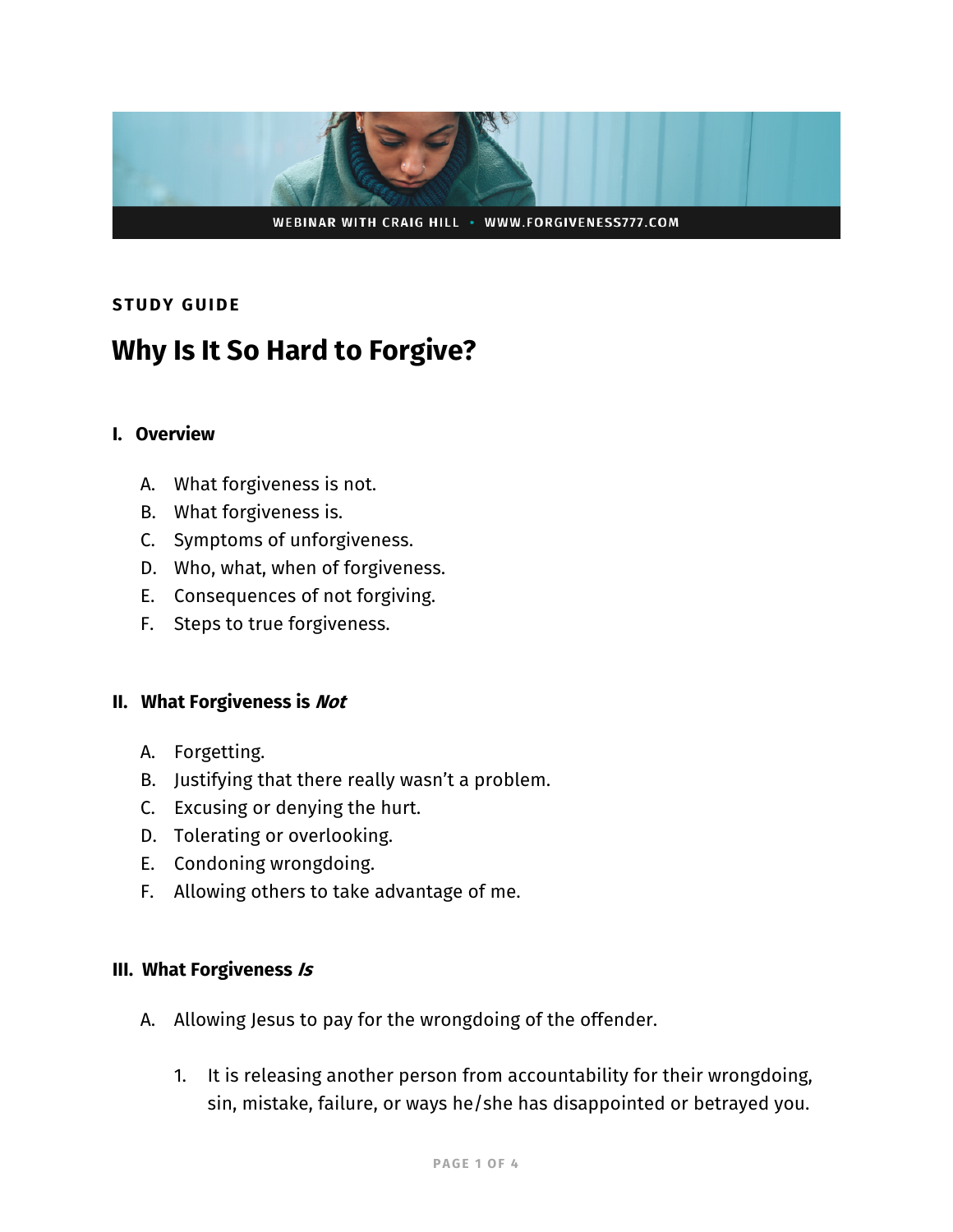- 2. Forgiveness begins with a choice I make.
- B. Although forgiveness begins with a choice, it is often a process, not just an event. Forgiveness is a work of God's grace in my heart towards another.
- C. Two components of the offense must be forgiven.
	- 1. **Injustice**: "I was sinned against, and it is unjust and wrong."
	- 2. **Consequences**: His/her sin has now damaged my life and there may be irreparable consequences.
	- 3. We must forgive both the injustice and the consequence.
- D. Allow Jesus' blood to be enough to pay for both the injustice and the consequence of any sin or offense committed against you. No one has power to "ruin your life" or change your future destiny unless you empower them to do so through unforgiveness.
- E. Repentance and acknowledgement of wrongdoing is not required to release forgiveness:
	- 1. Jesus forgave those who were killing Him, even while they were still doing it and not at all repentant. (Luke 23:34)
	- 2. Stephen also forgave those who were killing him while they were yet in the act and totally unrepentant. (Acts 7:60)
- F. Unforgiveness is sometimes wrongly justified by the intensity of the pain.

## **IV. Symptoms of Unforgiveness**

- A. A hardened heart
- B. Frequent anger
- C. Thoughts of revenge
- D. Sarcasm
- E. Avoiding conversation or intimacy

## **V. The Who, What, When of Forgiveness** (Matthew 18:21–35)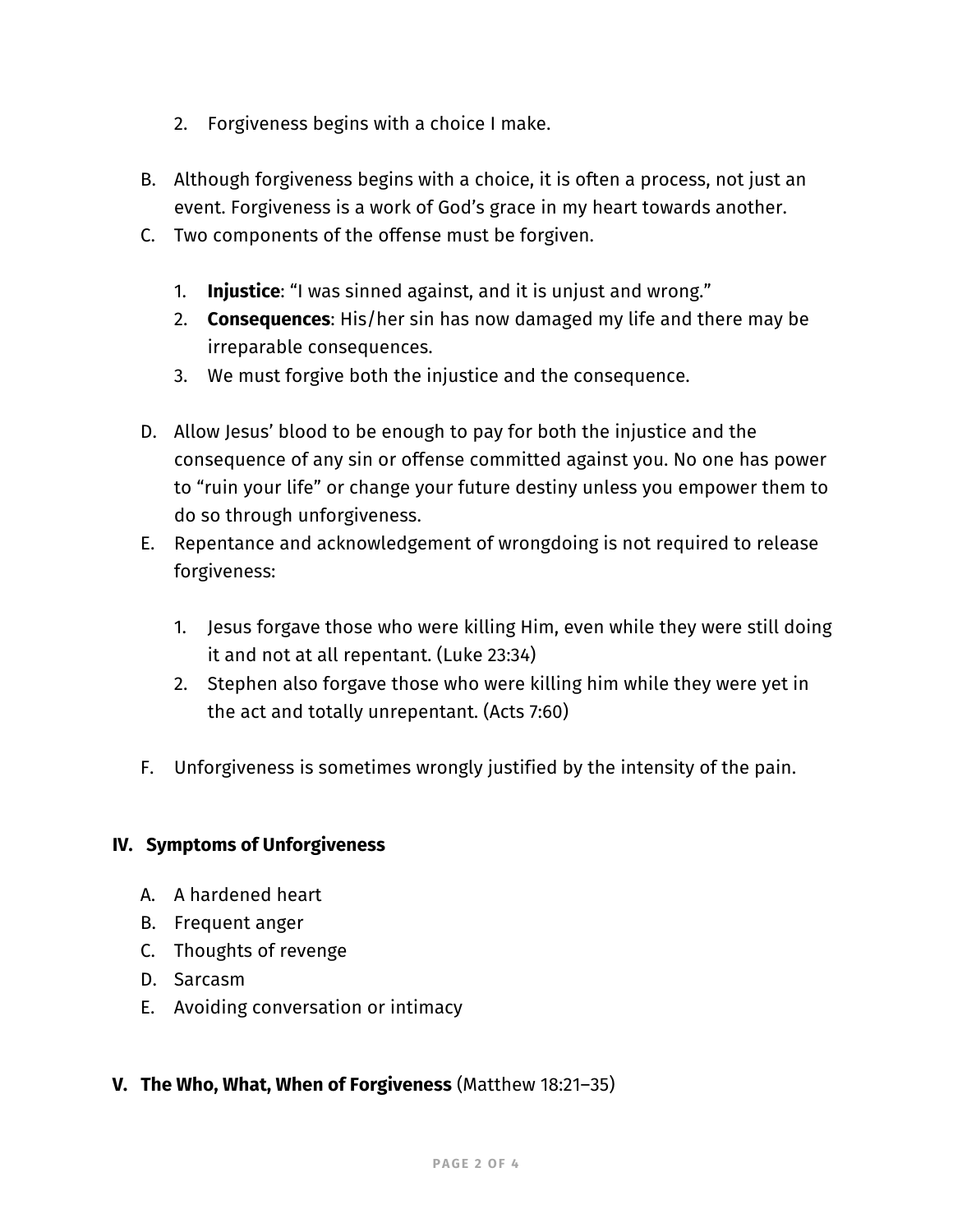- A. **Who must you forgive?** Everyone, especially those who continue to hurt you. (Romans 12:14–21)
- B. **What must you forgive?** Everything—big or small, mistake or sin.
- C. **When must you forgive?**
	- 1. Now.
	- 2. Each time they sin (70 times 7).
	- 3. Not dependent upon the other person's acknowledgement of wrongdoing.
- D. **Unforgiveness is a symptom of idolatry.** Remove the person who sinned against you from the throne of your heart and let Jesus Christ alone have that position.

# **VI. Consequences of Not Forgiving**

- A. You can't receive God's love or love God. (1 John 4:20)
- B. You grieve the Holy Spirit. (Ephesians 4:30)
- C. You harm yourself, not the offender.
- D. You bind yourself to the offender.
- E. You give Satan legal basis to torment you. (Matthew 18:34)
- F. You become blinded so that you cannot see your true enemy.
- G. You expose yourself to increased physical sickness, as your body attempts to deal with the stress of bitterness and unforgiveness.
- H. Time will not heal this. A choice to forgive must be made.

## **VII. Steps to Forgiveness**

- A. Make a decision to forgive.
- B. Recognize that forgiveness is not dependent upon the repentance or even acknowledgement of the wrongdoing by the one you are to forgive. (Luke 23:34)
- C. Repent of your own wrong attitudes toward the one you are to forgive (i.e., bitterness, pride, anger, hatred, resentment, disappointment).